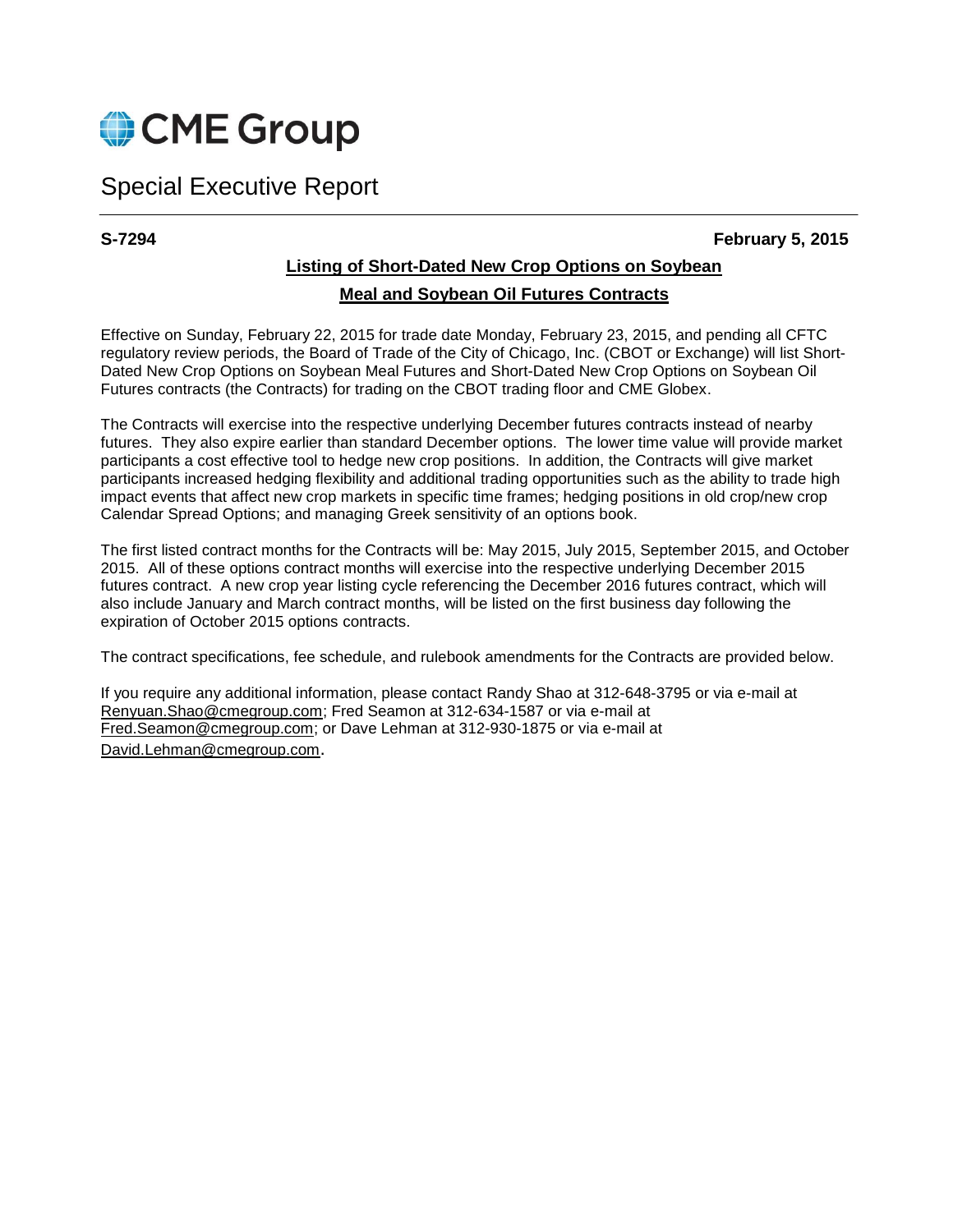# **Contract Specifications**

| Short-Dated New Crop Options on Soybean Oil Futures |                                                                                                                                                                                                                                                                                                                                                                                                                                                                                     |                                                                                            |  |  |  |
|-----------------------------------------------------|-------------------------------------------------------------------------------------------------------------------------------------------------------------------------------------------------------------------------------------------------------------------------------------------------------------------------------------------------------------------------------------------------------------------------------------------------------------------------------------|--------------------------------------------------------------------------------------------|--|--|--|
| <b>Contract Size</b>                                | One new crop Soybean Oil futures contract (December) of 60,000 pounds                                                                                                                                                                                                                                                                                                                                                                                                               |                                                                                            |  |  |  |
| Tick Size (minimum fluctuation)                     | 5/1000 of a cent (\$0.00005) per pound (\$3.00 per contract)                                                                                                                                                                                                                                                                                                                                                                                                                        |                                                                                            |  |  |  |
| <b>Strike Price Intervals</b>                       | 1/2 cent per pound. More details on strike price intervals are outlined in Rule 12A01.E.                                                                                                                                                                                                                                                                                                                                                                                            |                                                                                            |  |  |  |
| <b>Contract Months/Symbols</b>                      | On the first trading day following the expiration of October standard option, the<br>following 6 contract months will be listed for next year: January (F), March (H), May<br>(K), July (N), September (U), and October (V). Each of these options will exercise<br>into the December futures contract that is nearest to the expiration of the option. A<br>new listing cycle will begin on the first trading day following the expiration of the next<br>October standard option. |                                                                                            |  |  |  |
| Daily Price Limit                                   | There is no daily price limit any day.                                                                                                                                                                                                                                                                                                                                                                                                                                              |                                                                                            |  |  |  |
| Last Trade Date                                     | Same as the last trade date of standard and serial options of the same contract<br>month.                                                                                                                                                                                                                                                                                                                                                                                           |                                                                                            |  |  |  |
| Exercise                                            | American-style. The buyer of a futures option may exercise the option on any<br>business day prior to expiration by giving notice to the Clearing House by 6:00 p.m.<br>Chicago time. Option exercise results in an underlying futures market position.<br>Options in-the-money on the last day of trading are automatically exercised.                                                                                                                                             |                                                                                            |  |  |  |
| Expiration                                          | Unexercised options shall expire at 7:00 p.m. on the last day of trading.                                                                                                                                                                                                                                                                                                                                                                                                           |                                                                                            |  |  |  |
| <b>Trading Hours</b>                                | <b>CME Globex (Electronic</b><br>Platform)                                                                                                                                                                                                                                                                                                                                                                                                                                          | Sunday - Friday, 7:00 p.m. - 7:45 a.m. CT and<br>Monday - Friday, 8:30 a.m. - 1:15 p.m. CT |  |  |  |
|                                                     | Open Outcry (Trading Floor)                                                                                                                                                                                                                                                                                                                                                                                                                                                         | Monday - Friday, 8:30 a.m. - 1:15 p.m. CT                                                  |  |  |  |
| <b>Product Ticker Symbols</b>                       | <b>CME Globex (Electronic</b><br>Platform)                                                                                                                                                                                                                                                                                                                                                                                                                                          | OLD                                                                                        |  |  |  |
|                                                     | Open Outcry (Trading Floor)                                                                                                                                                                                                                                                                                                                                                                                                                                                         | LDF                                                                                        |  |  |  |
| Rulebook Chapter                                    | 12A                                                                                                                                                                                                                                                                                                                                                                                                                                                                                 |                                                                                            |  |  |  |
| <b>Exchange Rule</b>                                | These contracts are listed with, and subject to, the rules and regulations of CBOT.                                                                                                                                                                                                                                                                                                                                                                                                 |                                                                                            |  |  |  |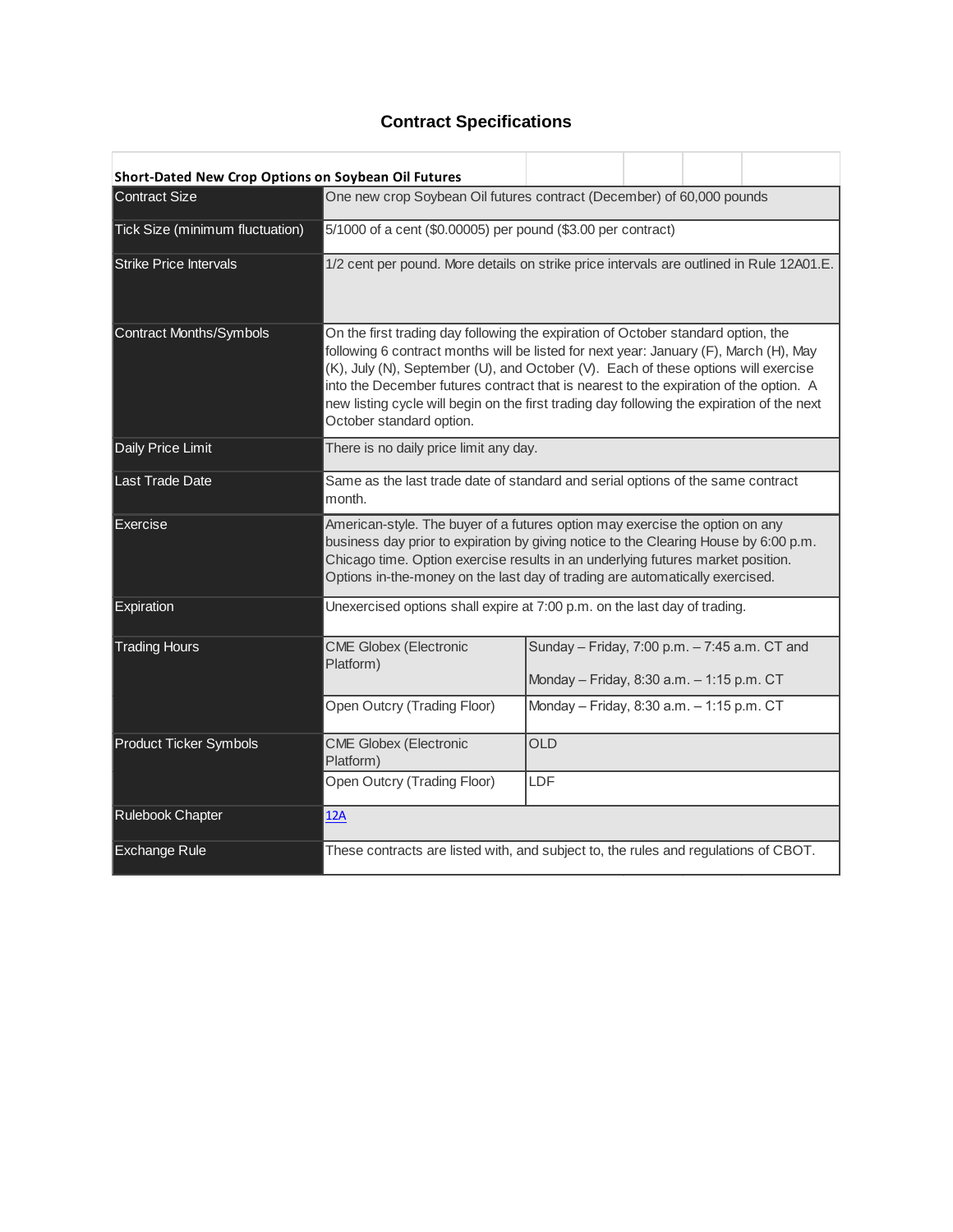| Short-Dated New Crop Options on Soybean Meal Futures |                                                                                                                                                                                                                                                                                                                                                                                                                                                                                     |                                                                                            |  |  |  |
|------------------------------------------------------|-------------------------------------------------------------------------------------------------------------------------------------------------------------------------------------------------------------------------------------------------------------------------------------------------------------------------------------------------------------------------------------------------------------------------------------------------------------------------------------|--------------------------------------------------------------------------------------------|--|--|--|
| <b>Contract Size</b>                                 | One new crop Soybean Meal futures contract (December) of 100 short tons                                                                                                                                                                                                                                                                                                                                                                                                             |                                                                                            |  |  |  |
| Tick Size (minimum fluctuation)                      | 5 cents per short ton (\$5 per contract)                                                                                                                                                                                                                                                                                                                                                                                                                                            |                                                                                            |  |  |  |
| <b>Strike Price Intervals</b>                        | \$5 per short ton. More details on strike price intervals are outlined in Rule 13A01.E.                                                                                                                                                                                                                                                                                                                                                                                             |                                                                                            |  |  |  |
| Contract Months/Symbols                              | On the first trading day following the expiration of October standard option, the<br>following 6 contract months will be listed for next year: January (F), March (H), May<br>(K), July (N), September (U), and October (V). Each of these options will exercise<br>into the December futures contract that is nearest to the expiration of the option. A<br>new listing cycle will begin on the first trading day following the expiration of the next<br>October standard option. |                                                                                            |  |  |  |
| Daily Price Limit                                    | There is no daily price limit any day.                                                                                                                                                                                                                                                                                                                                                                                                                                              |                                                                                            |  |  |  |
| Last Trade Date                                      | Same as the last trade date of standard and serial options of the same contract<br>month.                                                                                                                                                                                                                                                                                                                                                                                           |                                                                                            |  |  |  |
| Exercise                                             | American-style. The buyer of a futures option may exercise the option on any<br>business day prior to expiration by giving notice to the Clearing House by 6:00 p.m.<br>Chicago time. Option exercise results in an underlying futures market position.<br>Options in-the-money on the last day of trading are automatically exercised.                                                                                                                                             |                                                                                            |  |  |  |
| Expiration                                           | Unexercised options shall expire at 7:00 p.m. on the last day of trading.                                                                                                                                                                                                                                                                                                                                                                                                           |                                                                                            |  |  |  |
| <b>Trading Hours</b>                                 | <b>CME Globex (Electronic</b><br>Platform)                                                                                                                                                                                                                                                                                                                                                                                                                                          | Sunday - Friday, 7:00 p.m. - 7:45 a.m. CT and<br>Monday - Friday, 8:30 a.m. - 1:15 p.m. CT |  |  |  |
|                                                      | Open Outcry (Trading Floor)                                                                                                                                                                                                                                                                                                                                                                                                                                                         | Monday - Friday, 8:30 a.m. - 1:15 p.m. CT                                                  |  |  |  |
| <b>Product Ticker Symbols</b>                        | <b>CME Globex (Electronic</b><br>Platform)                                                                                                                                                                                                                                                                                                                                                                                                                                          | <b>OMD</b>                                                                                 |  |  |  |
|                                                      | Open Outcry (Trading Floor)                                                                                                                                                                                                                                                                                                                                                                                                                                                         | ODF                                                                                        |  |  |  |
| Rulebook Chapter                                     | 13A                                                                                                                                                                                                                                                                                                                                                                                                                                                                                 |                                                                                            |  |  |  |
| <b>Exchange Rule</b>                                 | These contracts are listed with, and subject to, the rules and regulations of CBOT.                                                                                                                                                                                                                                                                                                                                                                                                 |                                                                                            |  |  |  |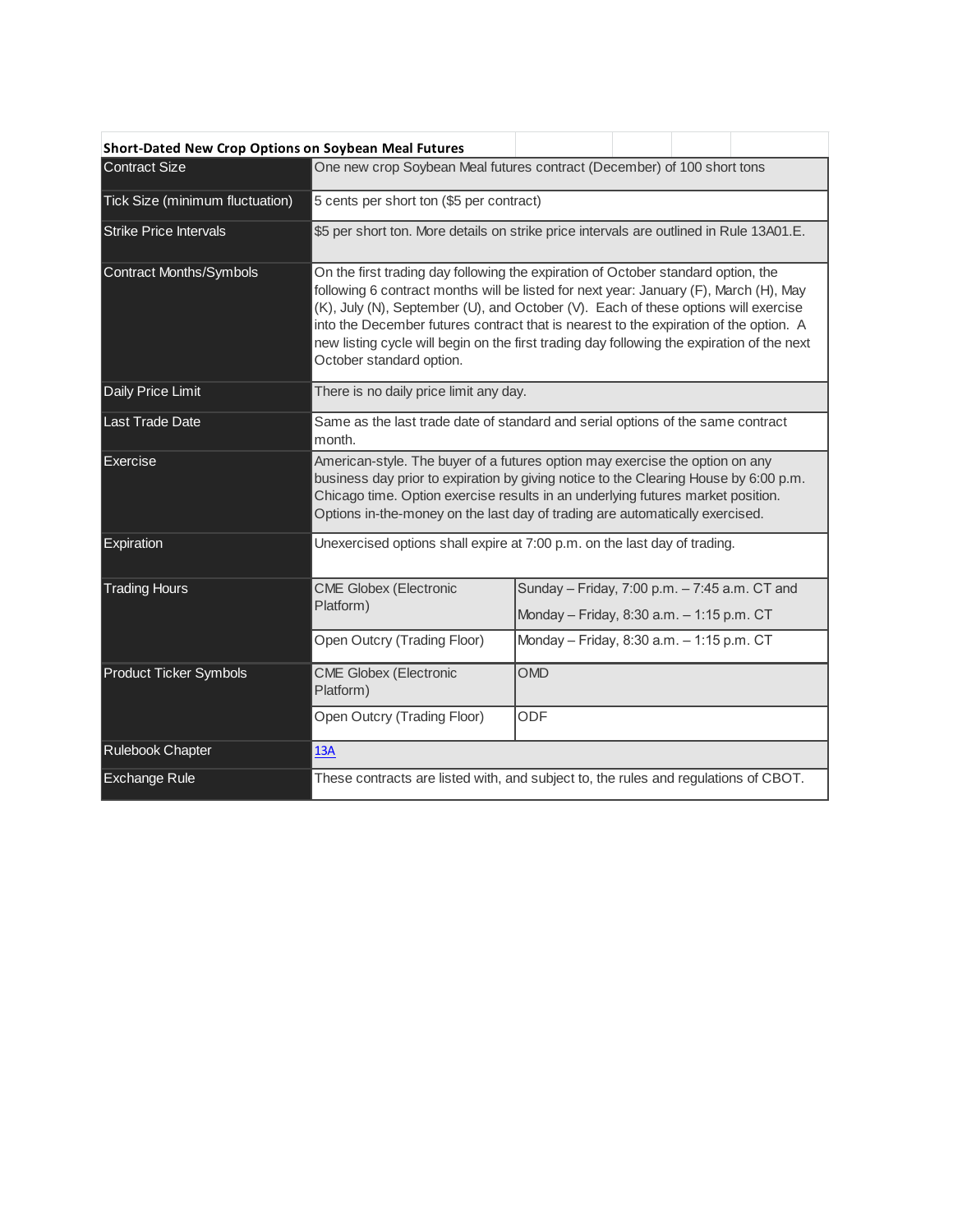#### **Fee Schedule**

#### **CBOT Member Firms and Individuals – Soybean Meal SDNC Options and Soybean Oil SDNC Options – Exchange Fees**

| Level                                                                       | <b>CBOT Account Owner</b>         | <b>Execution Type</b>                | Platform     | <b>Exchange Fee</b> |  |
|-----------------------------------------------------------------------------|-----------------------------------|--------------------------------------|--------------|---------------------|--|
| <b>Individual Member</b>                                                    |                                   |                                      |              |                     |  |
| 1                                                                           | Individual Members                | <b>Member Trading</b><br>Own Account | Open Auction | \$0.09              |  |
|                                                                             |                                   |                                      | Electronic   | \$0.14              |  |
|                                                                             |                                   | Delegate Trading                     | Open Auction | \$0.24              |  |
|                                                                             | Individual Delegates              | Own Account                          | Electronic   | \$0.29              |  |
| Equity Members (Individual Equity members, Clearing Firms and Equity Firms) |                                   |                                      |              |                     |  |
| $\overline{2}$                                                              | Equity Members <sup>1</sup>       | Member or<br>Delegate                | Open Auction | \$0.09              |  |
|                                                                             |                                   |                                      | Electronic   | \$0.14              |  |
|                                                                             | Equity Members <sup>1</sup>       | Non Member                           | Electronic   | \$0.45              |  |
|                                                                             | (Exception) Rule 106.S. Family of | Member, Delegate                     | Open Auction | \$0.09              |  |
|                                                                             | <b>Funds Equity Member Firms</b>  | or Non Member                        | Electronic   | \$0.45              |  |

**1** - Clearing Closely Held Corporate Members & Sole Proprietors, Rule 106.J. Equity Closely Held Corporate Members & Rule 106.I. Affiliate Equity Member Firms, Individual Equity Members (other member/delegate executing), Clearing FCMs, Rule 106.J. Equity FCMs, Clearing Corporate Members, Rule 106.J. Equity Corporate Members & Rule 106.I. Affiliate Equity Member Firm (Affiliate of Clearing FCM, Clearing Corporate Member or Rule 106.J Equity FCM or Equity Corporate Member), Rule 106.I. Affiliate Membership Umbrella - Qualified Affiliate - Unlimited Number of Affiliates

#### *(Execution Not a Factor in Membership Types Below)*

| Level                                                                       | <b>Account Owner</b>                                                                                   | <b>Platform</b> | <b>Exchange</b><br><b>Fee</b> |  |
|-----------------------------------------------------------------------------|--------------------------------------------------------------------------------------------------------|-----------------|-------------------------------|--|
| Trading Members (Individual Non-Equity Members and Non-Equity Member Firms) |                                                                                                        |                 |                               |  |
| 3                                                                           | Individual Non-Equity Members (other<br>member/delegate executing); Rule 106.H. Corporate              | Open Auction    | \$0.20                        |  |
|                                                                             | Trading Firms; Rule 106.H. Trading FCMs; & Rule<br>106.I. Affiliate Trading Member Firms               | Electronic      | \$0.75                        |  |
|                                                                             | Individual Delegates (Other Member or Delegate<br>executing the trade) & Rule 106.I. Affiliate Trading | Open Auction    | \$0.35                        |  |
|                                                                             | <b>Member Firms</b>                                                                                    | Electronic      | \$0.90                        |  |
|                                                                             |                                                                                                        | Open Auction    | \$0.20                        |  |
|                                                                             | Rule 106.S. Family of Funds Equity Member Firms                                                        | Electronic      | \$0.75                        |  |
| <b>Electronic Corporate Member Firms</b>                                    |                                                                                                        |                 |                               |  |
| 4                                                                           | Electronic Corporate Members                                                                           | Electronic      | \$0.90                        |  |
| <b>Non Members</b>                                                          |                                                                                                        |                 |                               |  |
| 5                                                                           | International Incentive Program                                                                        | Electronic      | \$1.00                        |  |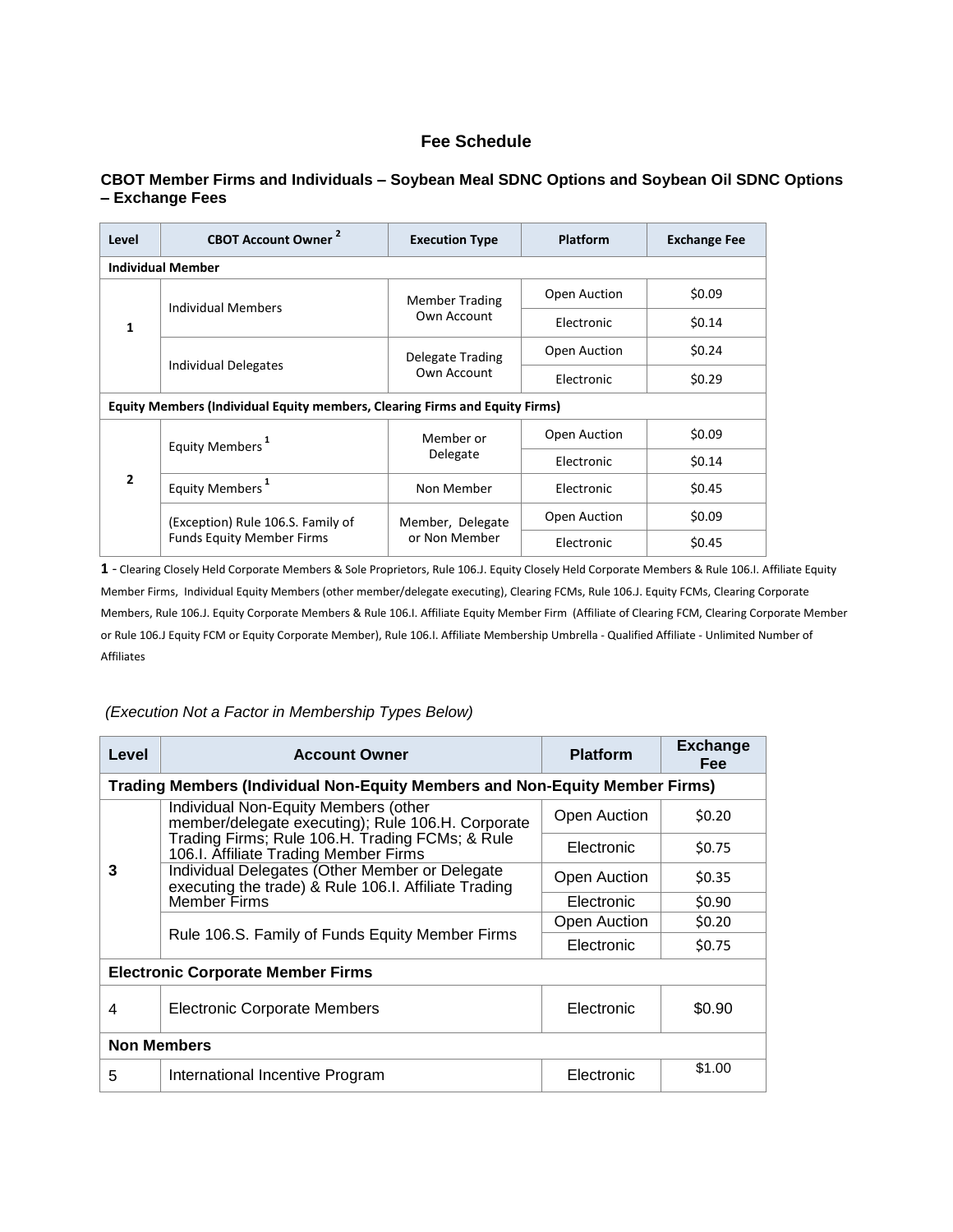| Asian; Latin American Bank & Latin American Fund<br>Manager Incentive Programs; Central Bank; Latin<br>American Proprietary Trading | Electronic   | \$1.39 |
|-------------------------------------------------------------------------------------------------------------------------------------|--------------|--------|
| Non Members                                                                                                                         | Open Auction | \$0.65 |
|                                                                                                                                     | Electronic   | \$1.89 |

| <b>Other CBOT Processing Fees</b>                                                            | Rate                 |  |
|----------------------------------------------------------------------------------------------|----------------------|--|
| Ex-Pit Surcharges - EFP                                                                      | \$0.85               |  |
| Ex-Pit Surcharges - EFR                                                                      | \$1.25               |  |
| <b>Fungibility &amp; Directed Fungibility Surcharge</b><br>(currently applies to Dow and Ag) | \$0.20               |  |
| Exchange Fees for Non Trades                                                                 | \$0.05/\$0.20/\$0.50 |  |
| Brokerage Fees - with discretion                                                             | \$0.00/\$0.15        |  |
| Brokerage Fees - without discretion                                                          | \$0.04/\$0.17        |  |
| Clearing Fees <sup>4</sup>                                                                   | \$0.06               |  |
| <b>Position Adjustments / Position Transfers</b>                                             | \$0.10               |  |
| Exercise/Assignment Surcharge                                                                | \$0.05               |  |
| Future from Exercise and Assignment Surcharge                                                | \$0.05               |  |

**1** Clearing Fee - Contracts Cleared (including give-ups, OTC, EFPs, EFSs & EFRs, and Blocks)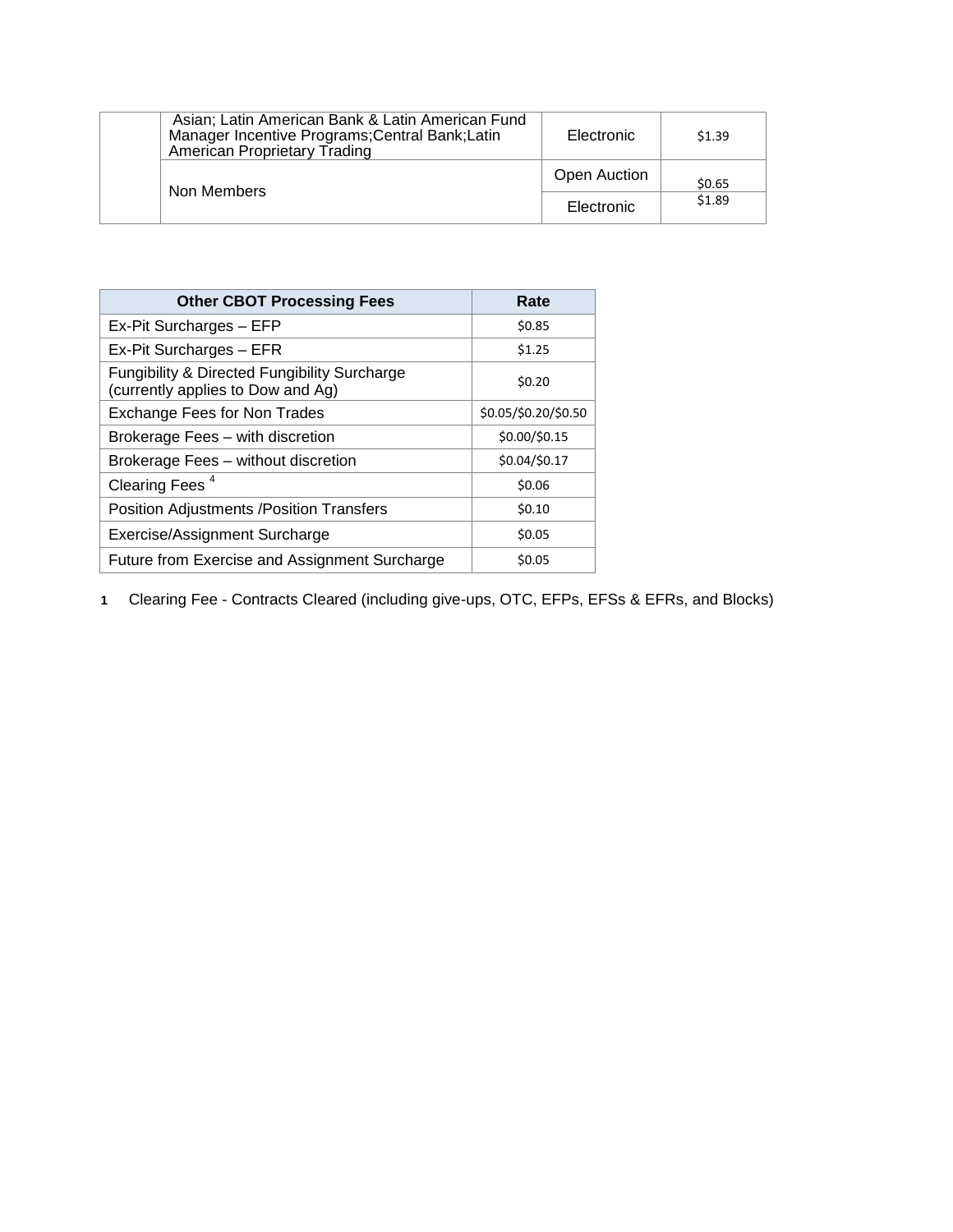### **Rulebook Chapter**

(The proposed rule changes are attached with additions underlined and deletions overstruck)

#### **CBOT Rulebook Chapter 12A Options on Soybean Oil Futures**

#### **12A01. OPTIONS CHARACTERISTICS 12A01.A. Contract Months**

Trading may be conducted in the nearby Soybean Oil futures options contract month and any succeeding months, provided however, that the Exchange may determine not to list a contract month. For options that are traded in months in which Soybean Oil futures are not traded, the underlying futures contract is the next futures contract that is nearest to the expiration of the option. For example, the underlying futures contract for the February option contract is the March futures contract. For short-dated options on new crop futures, the underlying futures contract is the December futures contract that is nearest to the expiration of the option.

#### **12A01.E. Exercise Prices**

Trading shall be conducted for put and call options, including standard, serial, short-dated new crop, and weekly options, with striking prices (the "strikes") in integral multiples of one half cent per pound per Soybean Oil futures contract as follows:

1.

a. At the commencement of trading for each option contract, the Exchange shall list a strike closest to the previous day's settlement price of the underlying Soybean Oil futures contract (the at-the-money strike), and strikes in a range of 50 percent above and below the at-the-money strike. If the previous day's settlement price is midway between two strikes, the at-the-money strike shall be the larger of the two.

b. Over time, strikes shall be added as necessary to ensure that all strikes within 50 percent of the previous day's settlement price in the underlying futures contract are listed.

2. All strikes will be listed prior to the opening of trading on the following business day. Upon demand and at the discretion of the Exchange, new out-of-current-range strike prices at regularly defined intervals may be added for trading on as soon as possible basis. The Exchange may modify the procedures for the introduction of strikes as it deems appropriate in order to respond to market conditions. As new one half cent strikes are added, existing strikes outside the newly determined strike ranges without open interest may be de-listed.

#### **12A01.I. Termination of Trading**

#### **12A01.I.1. Standard and Serial Options**

The last day of trading in any standard or serial option for expiry in a given month shall be the last Friday which precedes by at least two business days the last business day of the calendar month preceding such option's named expiry month. If such Friday is not a business day, then the last day of trading in such option shall be the business day prior to such Friday.

On their last day of trading, expiring standard or serial options shall cease trading at the close of the open outcry trading session for the corresponding Soybean Oil futures contract, subject to the provisions of Rule 12A01.D.

#### **12A01.I.2. Weekly Options**

Any weekly option shall be designated to expire on a given Friday, provided however that no weekly option shall be designated to expire on any Friday that is also the last day of trading in a standard or serial option (Rule 12A01.I.1.). Trading in any weekly option shall terminate on the Friday on which such option is designated to expire. If such Friday is not a business day, then trading in weekly options designated for expiration on such Friday shall terminate on the business day prior to such Friday.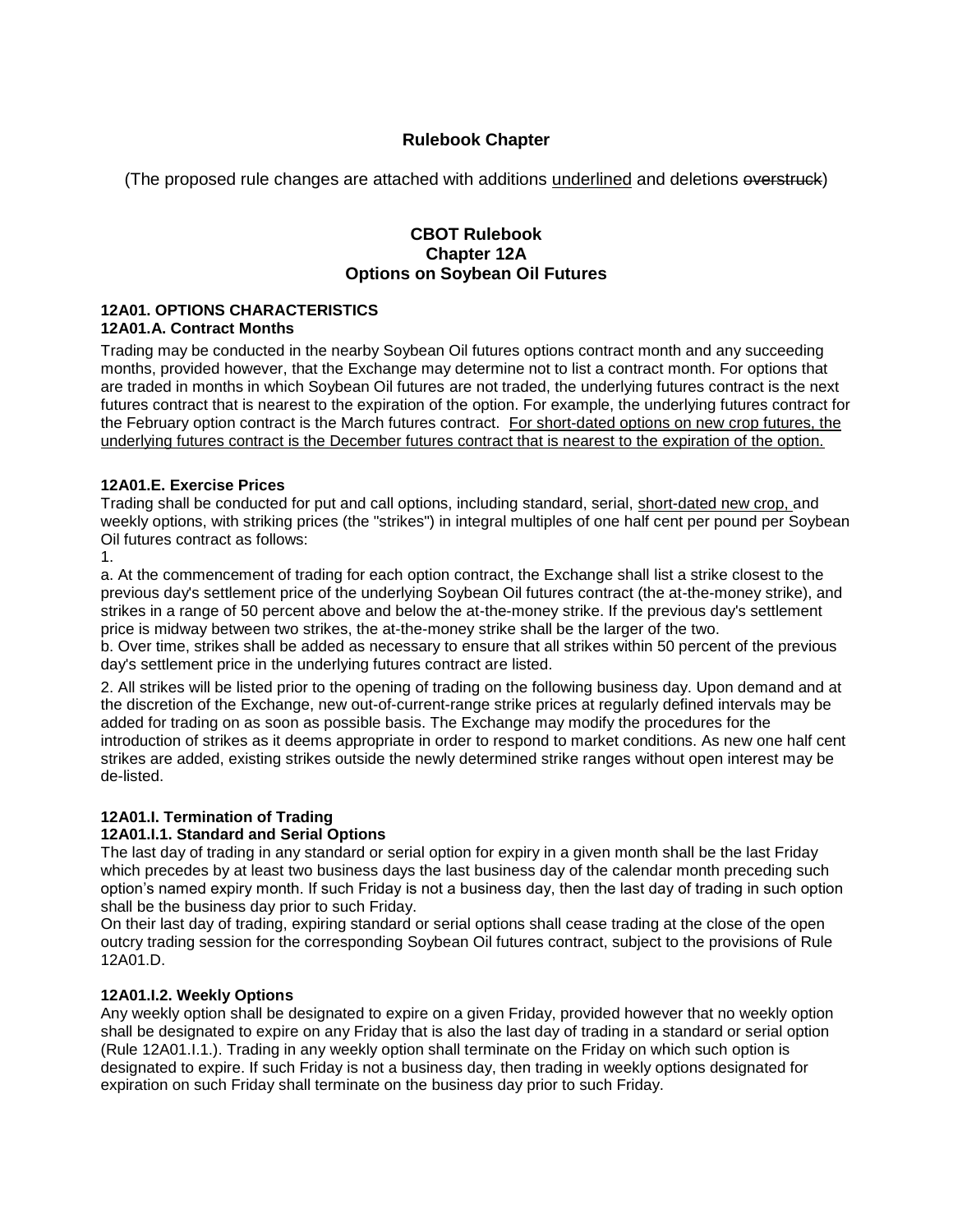On their last day of trading, expiring weekly options shall cease trading at the close of the open outcry trading session for the corresponding Soybean Oil futures contract, subject to the provisions of Rule 12A01.D.

#### **12A01.I.3. Short-Dated Options on New Crop Futures**

The last day of trading in any short-dated option on new crop futures for expiry in a given month shall be the last Friday which precedes by at least two business days the last business day of the calendar month preceding such option's named expiry month. If such Friday is not a business day, then the last day of trading in such option shall be the business day prior to such Friday.

On their last day of trading, short-dated options on new crop futures shall cease trading at the close of the open outcry trading session for the corresponding Soybean Oil futures contract, subject to the provisions of Rule 12A01.D.

#### **12A01.I.34. Trading in Underlying Futures**

In the event that the underlying futures market does not open on a day scheduled for option expiration, such option expiration shall occur on the next day on which the underlying futures market opens for trading.

#### **CBOT Rulebook Chapter 13A Options on Soybean Meal Futures**

#### **13A01. OPTIONS CHARACTERISTICS**

#### **13A01.A. Contract Months**

Trading may be conducted in the nearby Soybean Meal futures options contract month and any succeeding months, provided however, that the Exchange may determine not to list a contract month. For options that are traded in months in which Soybean Meal futures are not traded, the underlying futures contract is the next futures contract that is nearest to the expiration of the option. For example, the underlying futures contract for the February option contract is the March futures contract. For short-dated options on new crop futures, the underlying futures contract is the December futures contract that is nearest to the expiration of the option.

#### **13A01.E. Exercise Prices**

Trading shall be conducted for standard and serial put and call options with striking prices (the "strikes") in integral multiples of five (5) dollars per ton per Soybean Meal futures contract for all strikes less than two hundred dollars and in integral multiples of ten (10) dollars per ton per Soybean Meal futures contract for all strikes greater than or equal to two hundred dollars as follows:

1.

a. At the commencement of trading for each option contract, the Exchange shall list a strike closest to the previous day's settlement price of the underlying Soybean Meal futures contract (the at-the-money strike), and strikes in a range of 50 percent above and below the at-the-money strike. If the previous day's settlement price is midway between two strikes, the at-the-money strike shall be the larger of the two. b. Over time, strikes shall be added as necessary to ensure that all strikes within 50 percent of the previous day's settlement price in the underlying futures are listed.

2.

a. For standard and serial option months the business day they become the first listed month, at the commencement of trading for short-dated options on new crop futures, and at the commencement of trading for weekly options, the Exchange shall list a strike closest to the previous day's settlement price of the underlying Soybean Meal futures contract (the at-the-money strike), and strikes in integral multiples of five